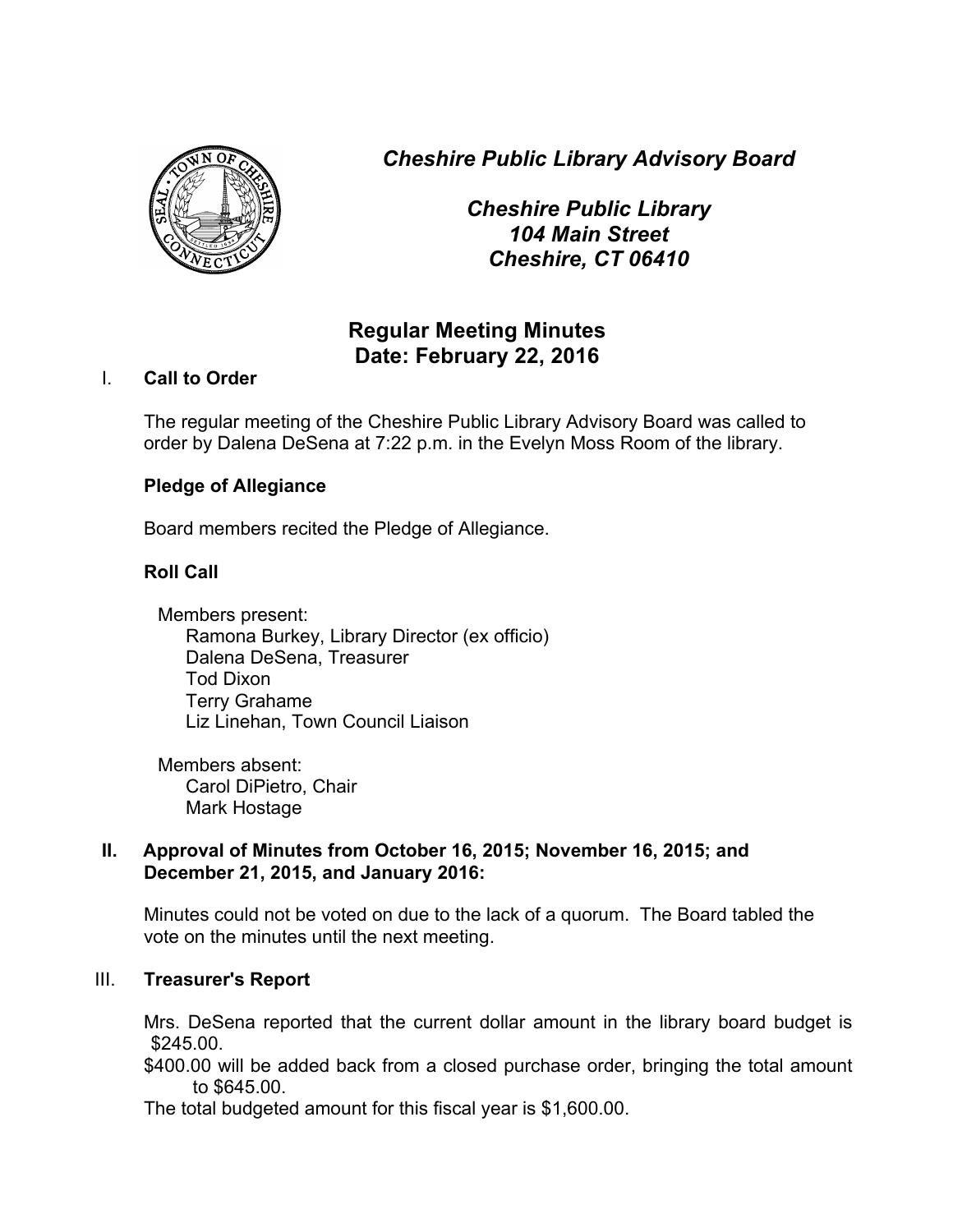### IV. **Communications**

A Board meeting in March will be determined by the board members prior to the meeting date. Mrs. Burkey does not anticipate of lot of business activity taking place. A slate of officers will be voted on in April, per the board's bylaws. The board is

down one member; a replacement for Craig Wilson is needed.

#### V. **Report of the Chair –** Dalena DeSena, Acting Chair

Mrs. DeSena shared a book with the Library Board members and appreciated the fact that this book is in circulation at the Library.

*Liz Linehan arrived at 7:30 p.m. She was introduced to the board members by Mrs. Burkey.*

VI. **Report of the Library Director –** Ramona Burkey presented her report.

### **Technology**

#### **Programs and Services**

Circulation for January 2016 was 32,024 items. This amount is where it was in 2007 prior to the recession. This amount is down from the previous year however IT usage is up in all areas; data usage, Netflix, wireless usage, computer usage, etc. In addition, there is competition with eBooks and the supply cannot be met with all that people want and need.

Ms. Linehan asked if the library is budgeting for more digital books.

Mrs. Burkey replied "absolutely." Purchases currently being made are for hard cover, large print, CD books, downloadable audio, and eBooks (costing up to \$300.00 per title. The number of formats for one title may require spending hundreds of dollars. Tough choices will be made to determine what books will get the most use.

The South Asian Cultural Festival will take place in February and March, in conjunction with Artsplace. Programs will include movie screenings, cooking demonstrations, art and puppet-making workshops, concerts and much more (final brochure was shared). The event is being organized by Deb Rutter, Deputy Library Director.

This year's first-ever Preschool Fair was a huge success. The 2017 preschool fair may be be held at Artsplace due to parking and because it has a large auditorium to accommodate attendees. Artsplace will enjoy the traffic that the activities will bring.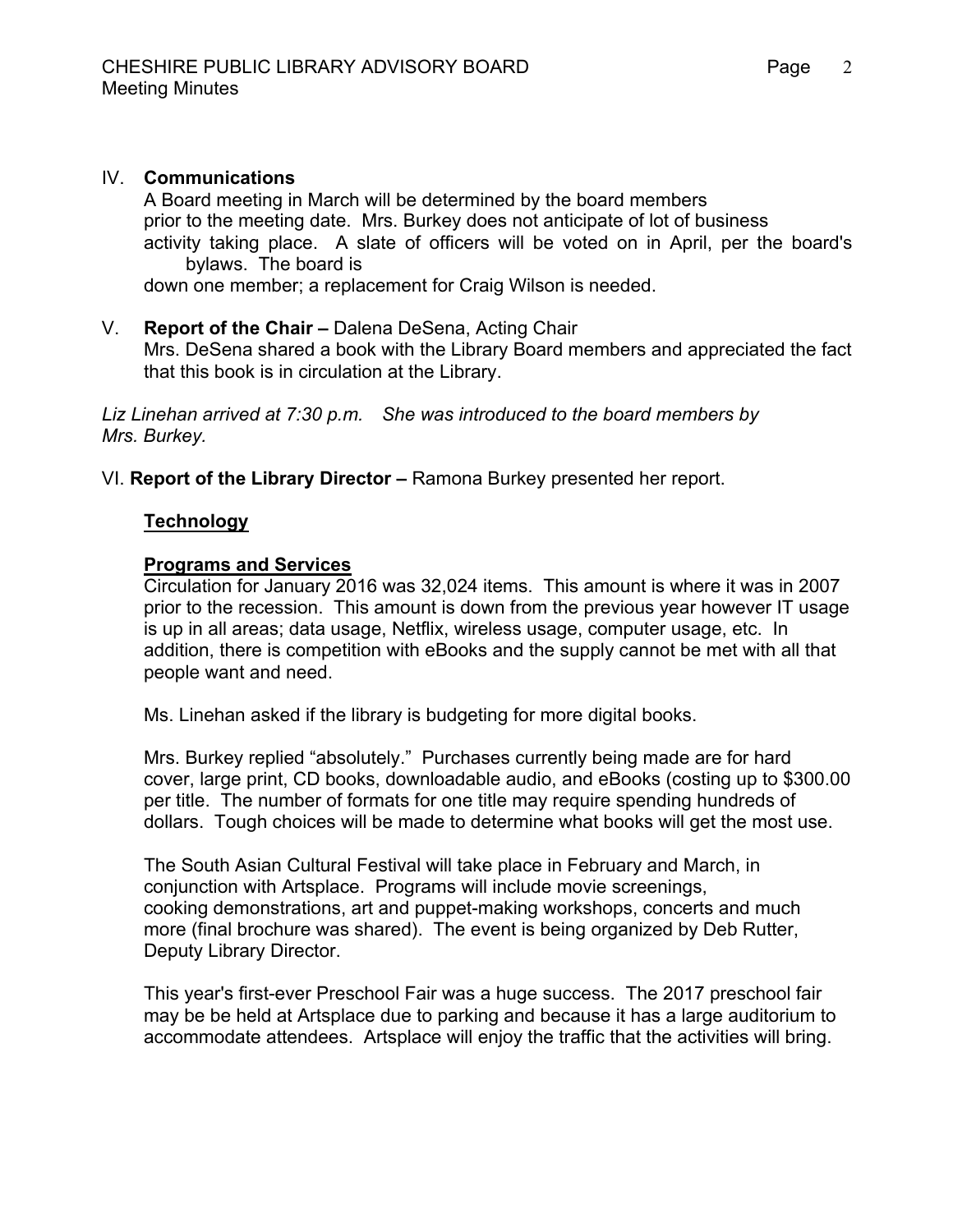Lucas Franklin, Head of Children's Services, will be re-introduced to the board in April as many are new members. He will discuss changes in programs and community outreach activities.

The Children's Department won the Youth Development Award from the Cheshire Community YMCA and will be recognized at the Y's annual dinner on March 16. Mrs. Burkey read the award letter aloud to the board members.

*Please see our monthly calendar at www.cheshirelibrary.org for a full listing of library programs and events.*

#### **Personnel**

The Senior Librarian position (35 hours/week) is being advertised and receiving responses. This is Gail Roberts' former position; Gail retired after 36 years of service. March 4, 2016 is the application deadline. Anna Korkus will begin as the new part-time Reference and Adult Services Librarian on February 29, 2016. This is a 20 hour per week position.

Ms. Linehan commended Mrs. Burkey on her ability to recognize skill sets, applying them to closely matched positions and saving money in the process.

### **Financial**

Mrs. Burkey will be meeting with the Town Manager on February 23, 2016. Budget requests will be discussed during this meeting.

#### **Buildings and Grounds**

Improvements to the Main Street sidewalks and steps will be made in the spring. Public Works has been asked to paint the Mary Baldwin Room (a neutral color) this spring.

### **Policies and Planning**

None.

# **Artsplace**

The 200<sup>th</sup> birthday celebration for John Frederick Kensett, Cheshire's most famous artist, will take place on March 20, 2016 at 4:00pm. In the celebration will be a volcano made by the Burkey family and refreshments including a Kensett cocktail. Please see the CPFA-Artsplace website (www.cpfa-artsplace.org) for a full listing of Kensett programs.

#### **Other**

None.

#### VII. **Unfinished Business**

None.